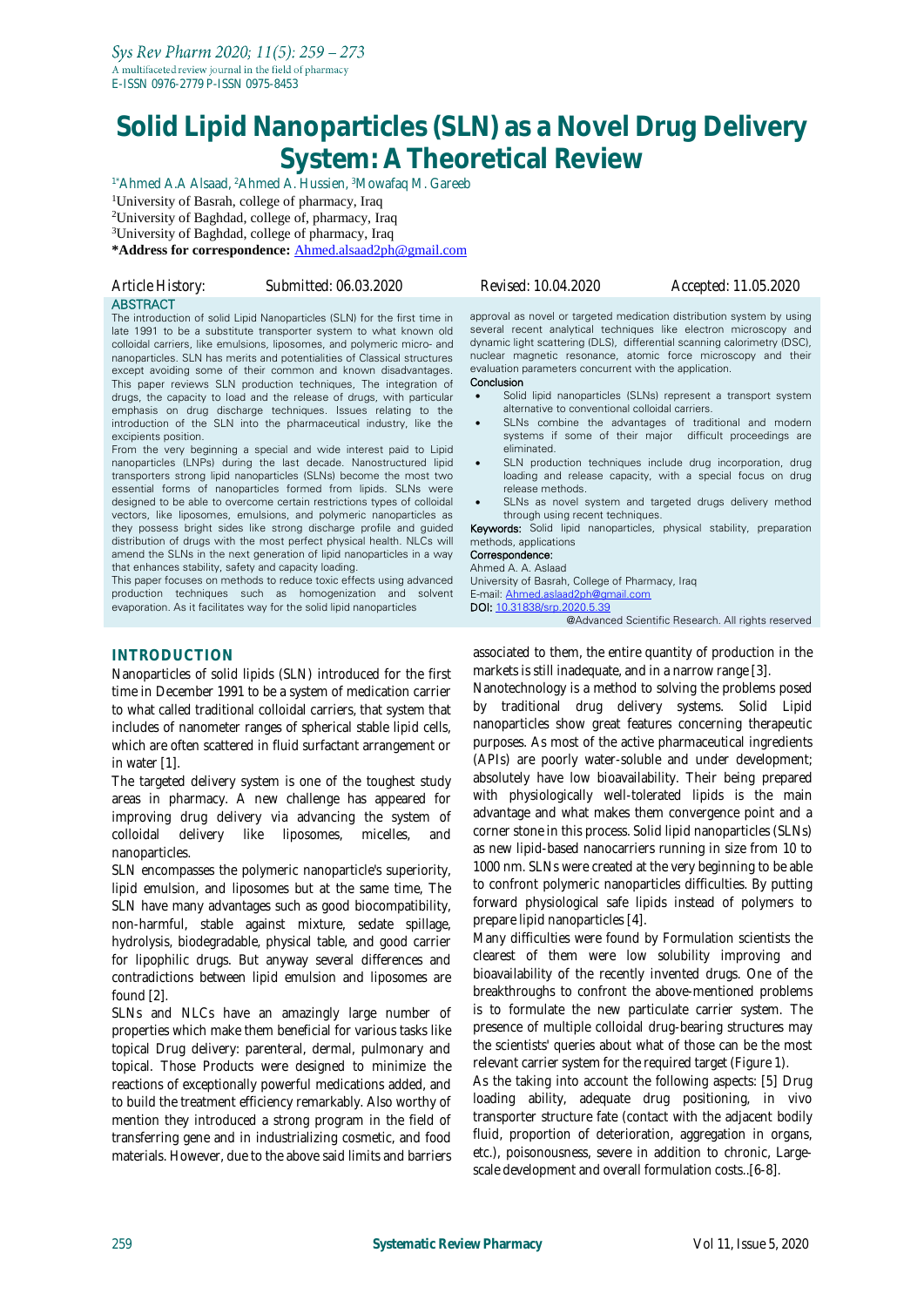

**Figure 1:** SLN chemical structure [9]

Nano sized drug delivery systems were evolved to able to confront the following arising problems:

A) Low or highly variable drugs concentrations after peroral administration because of its main disadvantages such as, low absorption, quick metabolism, and elimination.

B) Poor drug solubility that includes iv injections of aqueous drug solutions.

C) Drug delivery associated with high toxicity of other tissues. (Ex: Medicines for Cancer) [10].

Worthy Mentioned, that several processing methods are required for LNPs, like elevated pressure homogenization (HPH), dissolvent emulsification / evaporating, supercritical extracting of emulsion fluid, ultrasonic or fast-moving homogenization in addition to spray drying [11-14].

Two processes have emerged from the HPH, hot and cold structures. Two key processing techniques exist that dissolve or solubilize the drug in the lipid fused at 5-10 ° C above fusion level. [15].

LNP's other names is Liposomes are traditional lipid-based formulating models discovered in 1965 and widely studied in the last few years. A liposome is known as a spherical vesicle surrounded by a lipid bilayer membrane, with an

aqueous internal cavity. The name Liposome originates from the following two Greek terms,

- 'Lipid' is fat, and also its definition.
- 'Soma' that means body.

In recent decades they have been studied for dermal, medicinal, and cosmetic studies. As a pharmaceutical carrier, liposomes have specific qualities such as defense against enzyme dilapidation, low poisonousness, versatility, biocompatibility, fully biodegradable and nonimmunogenicity [16-18], nevertheless, many defects, like short shelf life, poor durability, low efficiency of encapsulation, quick reticuloendothelial elimination, cell interactions or adsorption, and inter membrane transferring hinder its presence in many applications

Despite the fact that liposomes contain lipid nanoparticles that have the advantage of delivering therapies, approaches are needed to monitor the release of drugs and their distribution that may not be loaded into the liposomes. The unavailability of "inexpensive" pharmaceutical liposomes and technological problems is one of the obvious reasons why the drug was not released and delivered [19].

### **Classification of nanoparticles**



**Figure 2:** Classification of nanoparticles [20]

The toxic effects of metals and polymers that are used in nanoparticles preparation are considered the essential concern with the metallic and polymeric nanoparticles, as the lipids that are used in the preparation are usually categorized as GRAS (Generally known as secure) materials

[21]. Lipid nanoparticles have too main categories which are Nanostructured Lipid Carriers (NLC) and Solid Lipid Nanoparticles (SLN) (**Figure 2**).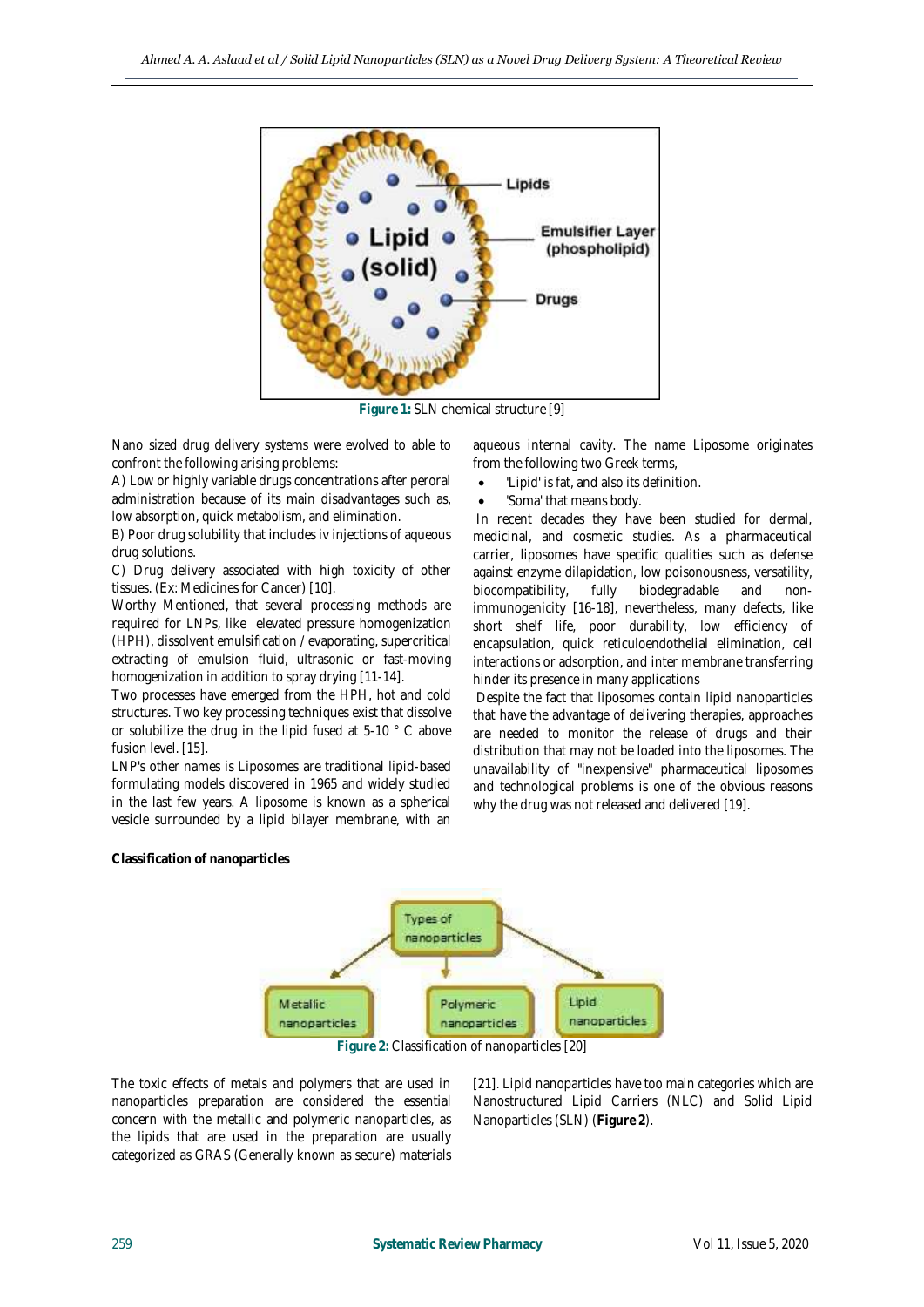

**Figure 3:** The main difference between both basic kinds of lipid nanoparticles [20].

Lipid nanoparticles are brought from solid at the temperature lipids room, fat emulsions, and liposomes are two main advantages of the polymeric nanoparticles advantages SLNs have along with the ability to successfully solve issues associated with physical and chemical security of medication (Figure 3), medication distribution and consumption. [22]

Appropriate way of minor molecular weight medications delivery and macromolecules like proteins, peptides or genes to cells and tissues and it is working on protecting them from enzymatic degradation are offered by Drug delivery Nanotechnology. [23].

The use of lipids as a certain carrier for polymeric nanoparticles, mainly for lipophilic medication and lipid nanoparticles are called as solid lipid nanoparticles (SLNs) [24].

Particles in the ranges of nanometers, are often scattered in water or aqueous surfactant oil. SLN originates from solid hydrophobic heart with a single layer of phospholipids. Phospholipid hydrophobic chains are built in a fat matrix and possess the ability to convey hydrophilic or lipophilic or diagnostic medicines [25].

# **THE MAIN ADVANTAGES AND DISADVANTAGES OF SLN.**

#### **SLN's Advantages**

It reduces the risk of chronic and acute poisonousness and prevention of organic solvents in creation method through Biodegradable physiological lipids usage.

- $\div$  It improves poor water soluble molecules bioavailability.
- ❖ It enhances medication entrance into the skin through applying dermal by what called Site specific distribution of medications
- $\div$  It controls drug release Possibility and also drug targeting.
- It protects chemically labile reducing agents in the intestine and also it safeguards delicate molecules from external world.
- SLNs are more stable compared to liposomes.
- $\div$  It fosters the trapped bioactive bioavailability and integrated labile chemical production compound.
- Highly focuses on functional compound accomplished.
- Lyophilization is possible [26-28].

**Shorten its faults in the following**

- **SLN's Disadvantages**
- Low medicine packing capacity.
- **\*** Medication exclusion following polymeric change during storing.
- \* Comparatively high dispersed water volume (70-99.9%).
- The bounded capacity of loading of water-soluble drugs during the manufacturing cycle due to partitioning effects [29].
- Gelation tendency.
- $\triangleleft$  Incredible motion of polymeric transition. [30-32].

**The rationales for rising attention in the lipid system** 1. Lipids increase the oral bioavailability and decrease the heterogeneity of plasma profiles.

2. Effective characterization of lipoid excipients.

3. A growing ability to deal and solve technology transition challenges and scale-up development problems [33].

# 4. SLN's Formulation

General components comprise solid lipid(s), emulsifier(s) and water. The word lipid possesses a wider meaning and contains triglycerides (e.g. tristearin), imperfect glycerides (e.g. Imwitor), fat acids (e.g. stearic acid), and steroids (e.g. cholesterol) and waxes (e.g. cetyl palmitate). The whole emulsifiers kinds (concerning charge and molecular weight) aim preserve the lipid scattering General components comprise solid lipid(s), emulgator(s), and wind. The word lipid has a wider definition and contains triglycerides (e.g. tristearin), incomplete glycerides (e.g. Imwitor), fat acids (e.g. stearic acid), and rogens (e.g. cholesterol) and waxes (e.g. cetyl palmitate). The purpose of these types of emulsifiers (related to charge and the weight of molecular) is to preserve the lipid scattering. Noted worthy that, the emulsifiers combination might prevent particle agglomeration that seems more efficient [34-37].

#### **Preparation methods of solid lipid particles**

To a large extent the achievement of SLNs relies on the preparing process which in effect impacts the size of the atom, the capacity of the medication to charge, the release of medication, medication steadiness etc. There are various methods for producing finely detached lipid nanoparticle dispersions [16]. The methods of preparation include**:**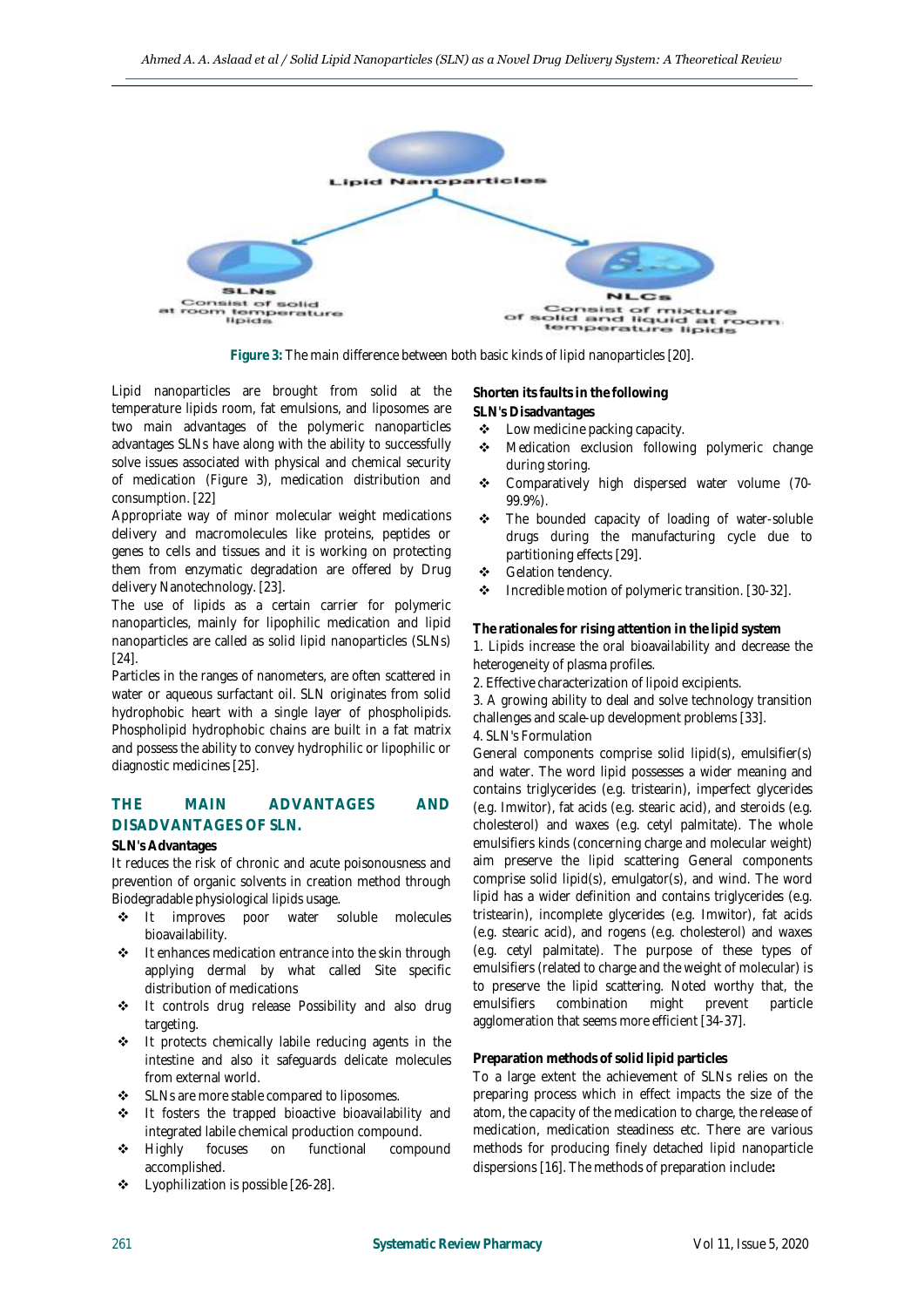**SLN preparation with homogenization at high pressure** SLN are nanoparticles consisting of solid lipids with a mean diameter of about 50 to 1000 nm by photon correlation spectroscopy (PCS). Normal constituents comprise solid lipids, surfactants, and water. The word lipid has a general meaning and comprises triglycerides (for example, tristearin), incomplete glycerides, fat acids (for example, stearic acid), hormones (such as, cholesterol) and waxes (like, cetyl palmitate). The surfactant forms (respect for charge and molecular weight) are aimed at settling lipid diffusion .

At the end of the last century, the SLN was advanced and regarded as beneficial medication conveyer systems, particularly with the purpose of giving a constant release profile to the incorporated vigorous materials. As a matter of a fact, in comparison to fluid lipid formations, like nano emulsions, medication movability has low level in solid lipids than in fluid oils. Unlike polymeric nanoparticles, they exhibit better biocompatibility as they are composed of lipids just like physiological ones, hence the poisonousness is decreased. Furthermore, SLN is physicochemical unchanging and might be created effortlessly on a large manufacturing scale, and the basic elements and making expenses are quite little [38-40].

SLM has the equal structures to SLN, however greater atom bulk (>1000 nm), indicating that their application areas and administering ways may be diverse.

various methods for making nano- and micro particles with solid lipids exist: usually, Formulating nano-and micro particles as precursors necessitates a distinct structure or pattern, apart from that, particles are made by using a certain tool.

Emulsions (hot homogenization method, dissolve scattering process, PIT strategy, dissolvable dissipation dispersion from emulsions), micro emulsions (diluting micro emulsion and micro emulsion cooling procedures), solutions of micelle (cooling method) are the most important precursors. Certain preparing ways are grounded on supercritical liquids. The most significant methods including utilizing a specific device consist of: membrane contactor method, spray-drying, spray-congealing and electro spraying [41].

The scientific of hot homogenization and the methodology of cold homogenization are the most common two production techniques for SLN [42-44], the medication is melted or solubilized For both of them in the lipid and dissolved at around  $5\pm$  108C above fusion level. About the technique of hot homogenization, the medication containing melt is spread under mixing at a specific temperature within a fluid watery surfactant solution. Consequently, the pre-emulsion obtained is normalized utilizing a cylinder hole homogenizer (for example Micron LAB40), the hot O/W nanoemulsion formed is chilled off to the atmosphere of room, at the same time the lipid is recrystallized and it prompts strong lipid nanoparticles. Definitely, this care requires to be taken in lipid happens recrystallization. For glycerides comprising of short-chain unsaturated fats (for example Dynasan 112) and low dissolving point glycerides (excessively near room temperature), it seems appropriate to chill the nanoemulsions off to try and lower temperatures to begin recrystallization. It also has the ability to begin recrystallization, like, by lyophilization. The hot homogenization method is also useful for medications with a certain temperature affectability due to the relatively short vulnerability to higher temperatures. The cold homogenization technique can be extended in the case of extremely temperature-sensitive compounds. This method would also be used while defining hydrophilic medications, since they might differentiate between the combined lipid and the water stage during the cycle of hot homogenization. The medication containing lipid dissolve, the strong lipid ground to lipid micro particles (around  $50±100$  mm) is reduced for the cold homogenization method, what is more, micro particles of lipid are distributed in a cool surfactant arrangement that yields pre-suspension. This presuspension is then homogenized at or beneath temperature of a room, the cavitation powers are sufficiently high to split the lipid micro particles. This procedure keeps away from, or limits, the liquefying of the lipid and along these lines diminishing hydrophilic medications loss to the water stage. Absolutely, the distinction between the lipid dissolving point and the temperature of homogenization must be adequately huge to avert the liquefying lipid in the homogenizer. The homogenization procedure attempts to raise the temperature of the item (for example 10±208C per homogenization cycle) and there are a few pinnacles of temperature in the homogenizer. To plainly diminish the hydrophilic compound's misfortune, water can be subbed with fluids of low dissolvability for the item, for example oils or PEG 600, during the aqueous process of SLN dispersion. SLN production in oil or PEG 600 is ideal for medication conveyance via mouth, since this scattering might be occupied straightforwardly into delicate gelatin containers. (Figure 4).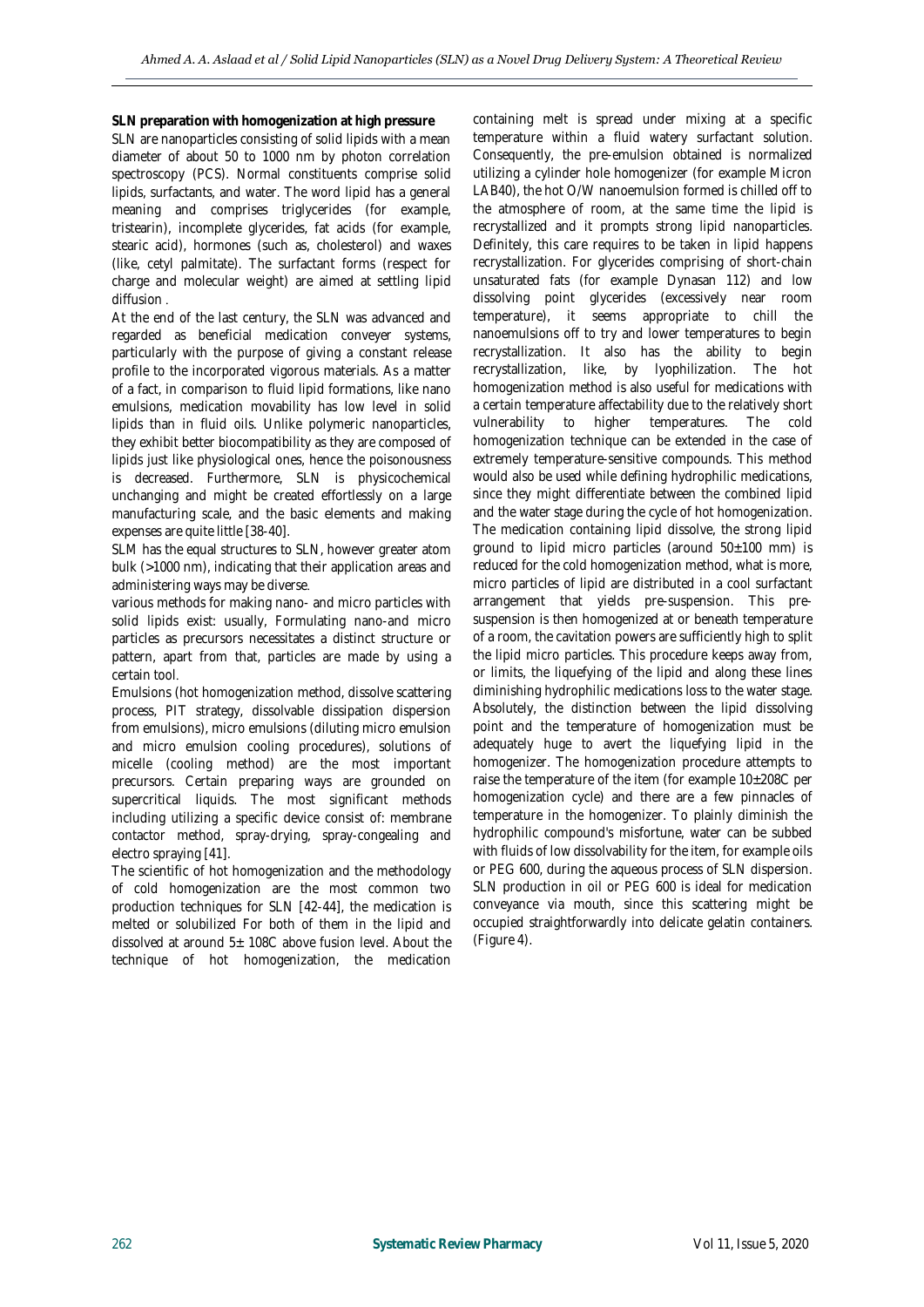

**Figure 4:** Hot and Cold High Pressure Homogenization Technique in the Production of SLN/NLC [9].

# **SLN Formulated with Micro Emulsion Technology**

Micro emulsions are straightforward or somewhat pale blue arrangements comprising of a lipophilic stage (for example lipid), a co-surfactant and a surfactant and water in numerous cases. The word "micro emulsion" is debated with controversy. Micro emulsions are not currently considered a genuine emulsion with high beads, yet are regard as a basic arrangement [45]. The micro emulsions demonstrate the characteristics of genuine macro emulsions (for example little molecule volumes are probably dictated by light dissipating of laser) and the characteristics of a genuine arrangement simultaneously (for example drugs have a micro emulsion immersion dissolvability and do not imply a circulation coefficient as in macro emulsions). Adding water to a micro emulsion results in accumulation of small particles formed in the lipid process. This influence is taken advantage of in Gasco's SLN preparation process [46]. To frame a micro emulsion with a lipid being strong at the atmosphere of room, the micro emulsion must be formed at a temperature over the softening purpose of the lipid. The lipid (unsaturated fats and additionally glycerides) is liquefied, a blend of water, co-surfactant(s) and the surfactant is warmed to a similar temperature as the lipid and applied to the lipid liquefy under gentle mixing. At the point when the mixes are blended in the accurate proportion for the formation of micro emulsions A straightforward, thermodynamically stable framework is shaped. This micro emulsion is then distributed under a moderate mechanical mixture in a cold aqueous medium  $(2±38C)$ , thereby guaranteeing that the little volume of the particles is because of precipitation and not precisely brought about by a blending strategy [47-50]. Cosurfactants and Surfactants incorporate lecithin, biliary salts, yet in addition alcohols like butanol [51]. Excipients, for example, butanol are less favored as for administrative

angles. From the specialized perspective of the particles of lipid in water is a weakening of the framework, which prompts a shortage in the SLN dispersion

Co-surfactants and surfactants incorporate lecithin, biliary salts, alcohols, for example, butanol [51], as well. As for regulatory aspects, excipients such as butanol are less preferred. From the scientific perspective of the lipid particles in water, the method is condensed, which results in a lack of SLN dispersion solid content. It is highly desirable for certain technical operations to possess a high lipid strong substance, for example 30%. A model is the exchange of the SLN scattering via the granulation process to a dry product like (tablet, pellet). The dispersion with SLN might be utilized as granulation fluid, nevertheless when particle content is low or poor what arises a must of water removals. Enormous scope creation of SLN using the micro emulsion strategy likewise seems to be practical at Vectorpharma (Trieste, Italy) and by and by a work in progress. The micro emulsion is set up in a huge temperature-controlled tank and in this way siphoned from that tank into a cold water tank for the stage of precipitation [52]. Significant procedure parameters throughout scaling are, for example, micro emulsion and water temperatures, yet in addition temperature streams in the medium of water and blending hydrodynamics that ought to adjust as meager as conceivable through scaling in order to retain a similar item characteristics.

# **Lipid nanopellets and lipospheres**

Speiser developed the lipid nanopellets for oral conveyance and it produced them Stirring or sonication by scattering a liquid lipid in a surfactant solution. The molecule size obtained is measured by the thickness of the stirrer force. Anyway, a blend of nanoparticles and micro particles is acquired [53-55].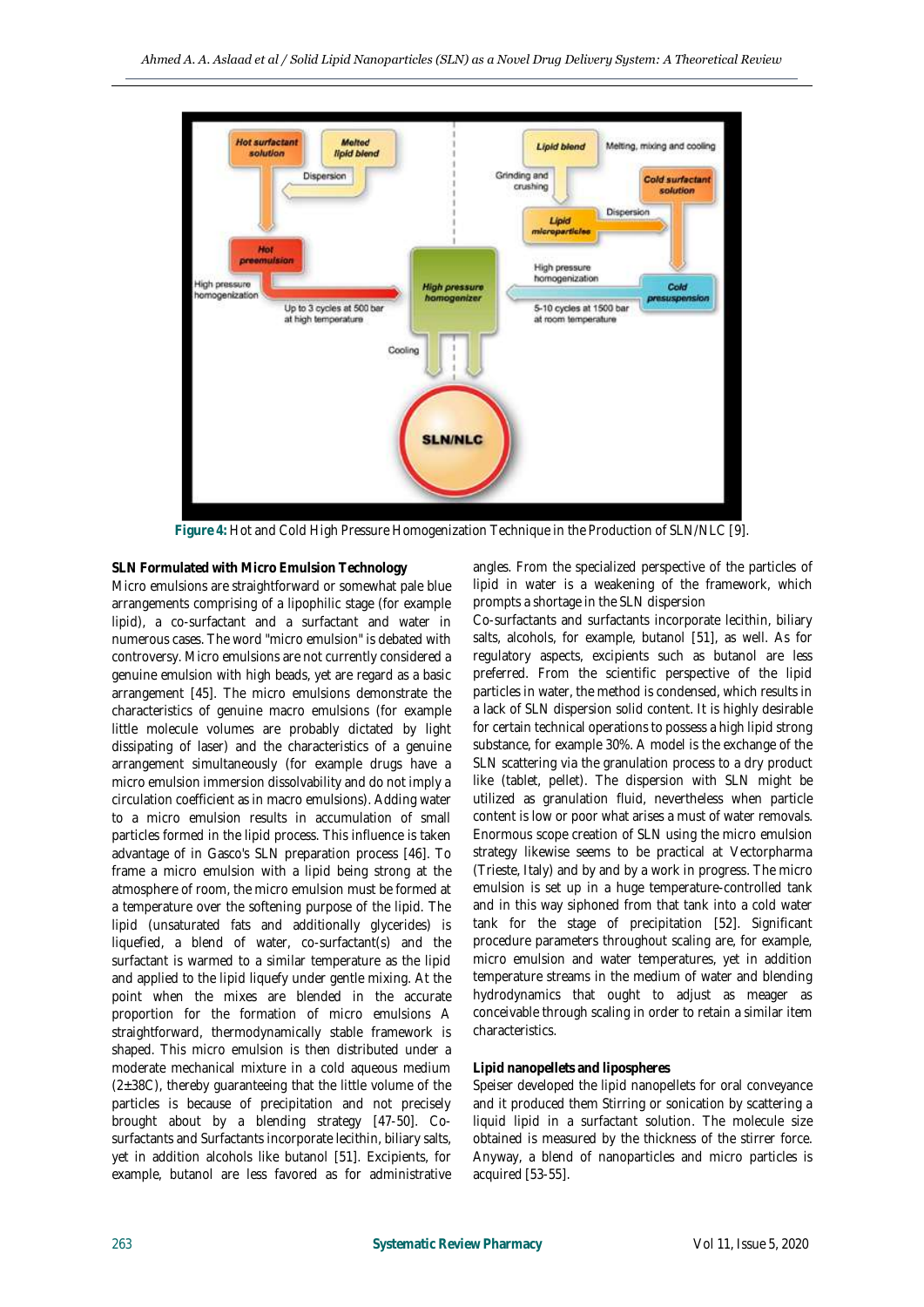The surfactant is likewise fused into the lipid process during the development of lipid particles, as one moves towards lipid solubilization, the more surfactant it is available, the more it is consolidated prompting decreased lipid molecule crystallinity (unpublished data). Higher concentrations of surfactants may be suitable for oral organization, the path to which nanopellets were proposed by the patent [56], Be that as it may, may mess some up for different courses, for example, intravenous administration. Domb-developed lipospheres are 'strong, water- unsolvable micro particles which possess a phospholipid covering implanted on their outside surface  $[47±49]$ . The patent cases that lipospheres consist of a center made out of a strong hydrophobic substance at the temperature of room and a phospholipid covering around the center. The normal distance across of the particles is 0.3 to 250 mm. furthermore, they are set up by softening the center content, including phospholipid alongside a fluid medium and scattering the dissolved substance at high temperatures using multiple simultaneous methods, much like electric stirrings or Sonics. Cooling gives rise to solid liposphere. The liposphere is limited to one balancing out operator which alludes the layer of phospholipids. For SLN, suspensions were documented to stabilize only with phospholipid, which sometimes tends to frame semi-strong salve like gels [57]. The formation of gel is avoided by the presentation of a co-emulsifier not ensured by the patent of liposphere. As a rule the SLN gave by our gathering is balanced out by double or ternary surfactant blends, which guarantee ideal long haul physical security.

#### **Particles hastened with lipids**

The lipid precipitates form nanoparticles just After solvent evaporation [58]. To use organic solvents a clear disadvantage must appear. In addition to that, Other challenges appear like when the creation of polymeric nanoparticles by dissolvable dissipation is scaled up. Conversely, SLN provided by strong pressure homogenization has the benefit of evading the utilization of dissolvent. Even solid lipid particles can lead to precipitation technique that can be compared to the polymeric nanoparticles production by solvent evaporation. This procedure is distinguished by its solvent requirement, in contrast to, the glyceride SLN is broken down in a natural dissolvable (e.g., chloroform) and emulsified in a fluid procedure.

# **Membrane contactor technique**

In this process (Figure 5), two layers, one aqueous and the other organic, are separated in a water bath where high pressure is used in this way through the membranes of the membrane and a high temperature is used that exceeds the melting temperature of the fat molecules that form during this stage small fat drops and crystallize in their final form when the temperature is reduced To 20 ° C. The aqueous and organic layers can be isolated to be used in the liquid phase where nitrogen and high pressure are used to maintain the aqueous and organic layers of the next stage.





This process consists of three steps:

. Dissolve the matrix consisting of a mixture of fats, surface materials, polymers, and medicine at a temperature of 55-70  $^{\circ}$  C.

. Add hot water with continuous vibratory stirring to form a small emulsion.

3. Cooling to 20 ° C with continuous stirring until the SLNs are formed [59-61].

**Incorporation of medications and ability to load** The basic components of SLNs are that they contain one fat and one emulsion or a group of emulsions depending on the type of fat and emulsion, and the method of preparing particle size. It has been found that the surfactant used to prepare SLNs varies according to the type of particle to be prepared.

Factors influencing the load potential of the drug in fat: 1. Drugs Solubility in liquid lipid.

2. Lipid fusion miscibility and the drug melting.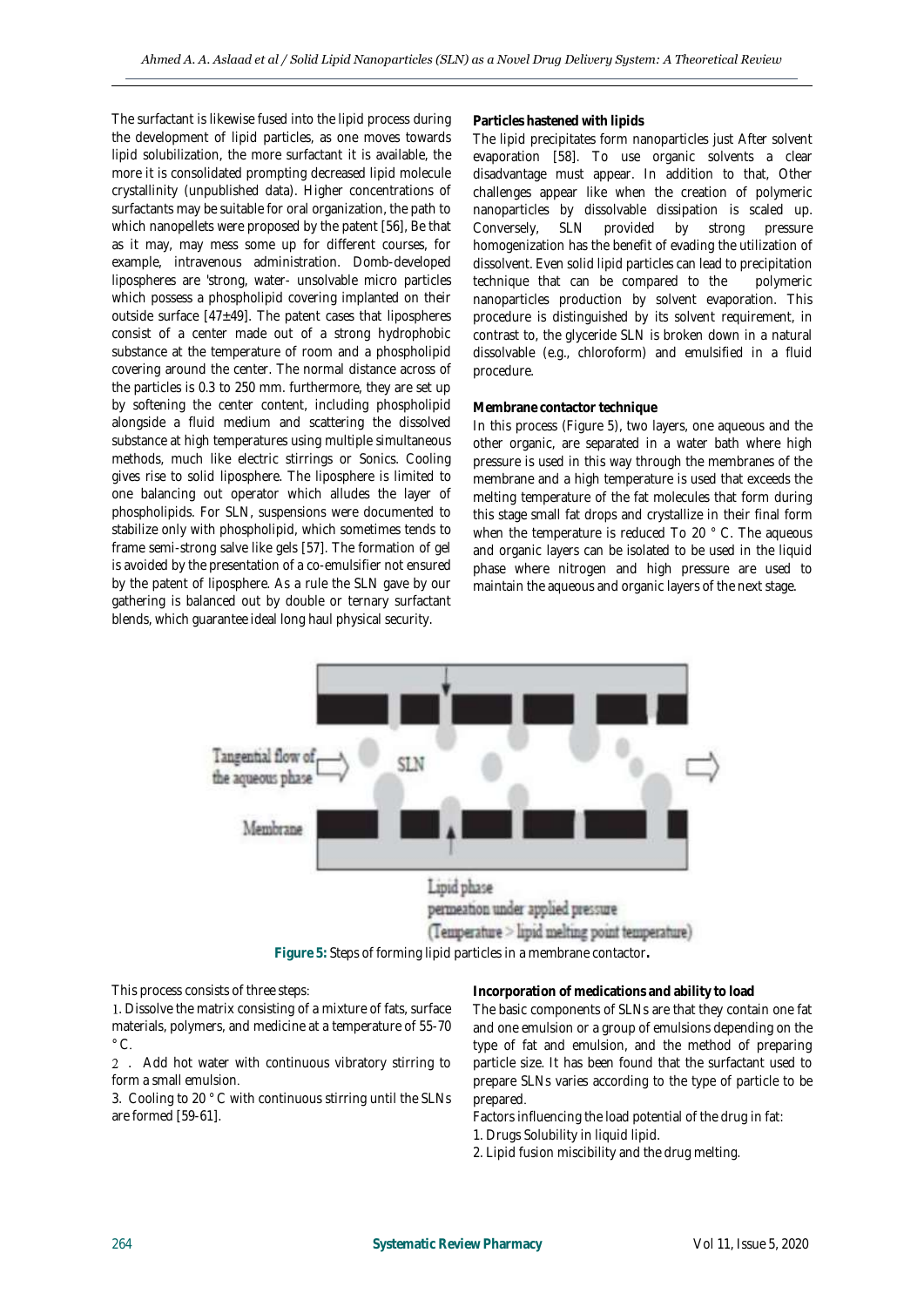3. Physical and chemical and arrangement of matrix of solid lipids.

4. Polymorphic state of lipid matter [62, 63].

There are several different drugs integrated into the SLN, models are given in Table 1. An exceptionally basic factor to decide a medication bearer framework's appropriateness is its ability to expense. The capability of stacking is usually communicated in percentage identified with the lipid step drug matrix lipid. (Drug integration with loading capacity of usually 1±5 percent, up to 50 percent for Ubidecarenone loading capacity, was tested. Recorded capacities of  $10\pm20\%$ for tetracaine and etomidate, up to 5% for retinol, 20% for coenzyme Q10 and 20±25% for cyclosporine.

The first form (solid solution) is several types: the solubility in liquid lipid in this class of drugs is bigger than in solid lipid, hence preserved by solid lipid from decomposition. This type of NLCs is resembling emulsions .

The second class (drug enriched shell) is the shapeless kind (non-crystalline matrix), a category which does not have crystalline construction and hence stops the exclusion of stacked medication which is known as formless kind in which crystals are shaped in the course of cool and to keep from it, should be utilized some lipids blend.

The third type (lipid shell) is the incomplete method of mixing of solid and liquid fats (oil) into different lipid constructions. Relevant circumstances in the crystallization process result in an extremely disordered one. Defective lipid matrix frame that shows a distance between fat acid triglyceride chains in crystal and hence boosts the capacity of the medications to join the matrix.

Figure 6 and table 2 shown three sorts of drug integration models (model of solid solution (left), medication enhanced shell core models (central), and medication enhanced core models (right) [19].



**Figure 6:** Three drug incorporation models.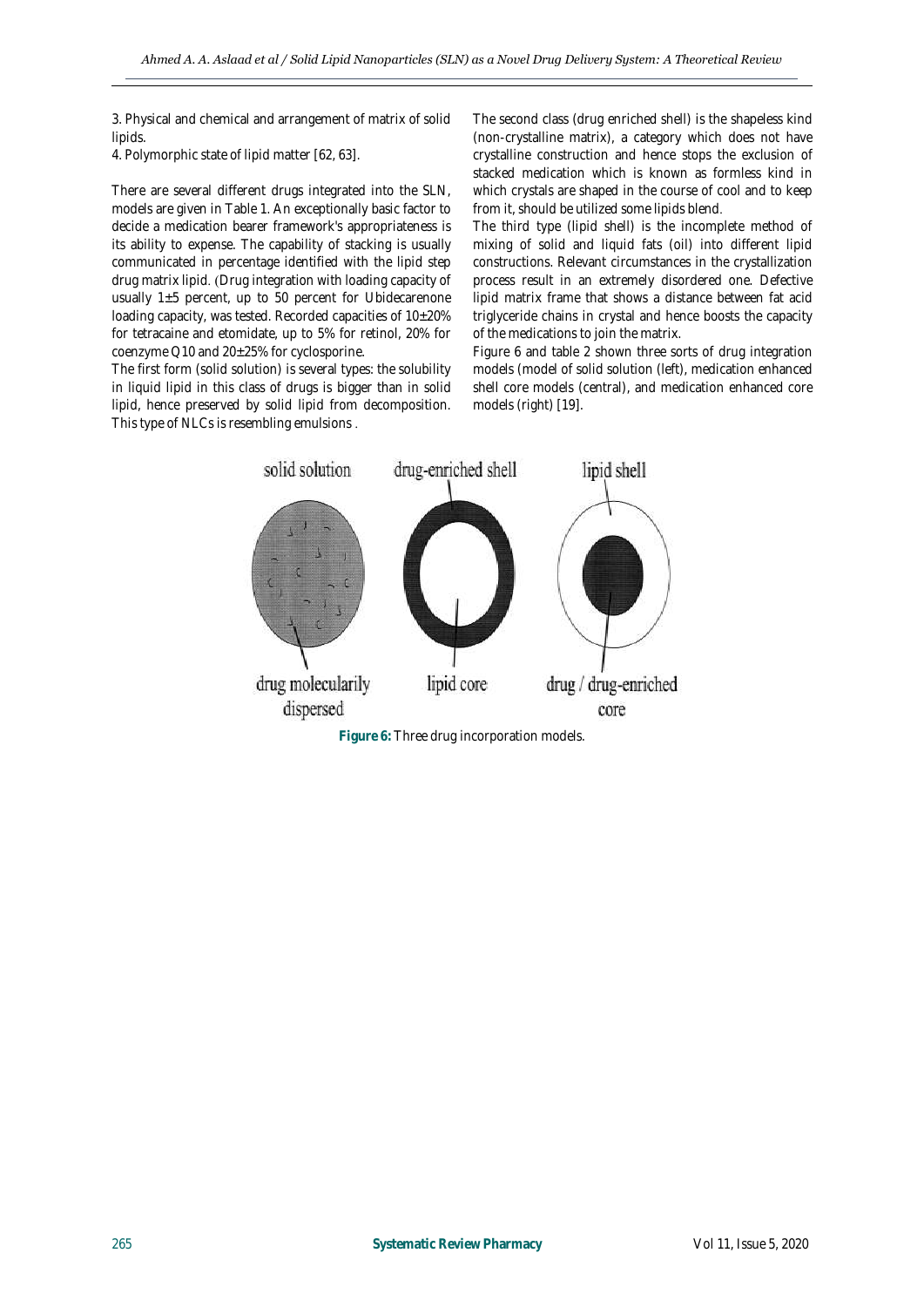| <b>Corresponding Author/</b> |           | <b>Reference</b>  |  |
|------------------------------|-----------|-------------------|--|
| <b>Research Group</b>        |           |                   |  |
| Timolol                      |           | [102, 104]        |  |
| Deoxycorticosterone          |           | [103]             |  |
| Doxorubicin                  |           | 11061             |  |
| Idarubicin                   |           | 1061              |  |
| [D-TRP-6]LHRH                |           | [107]             |  |
| Pilocarpine                  | Gasco     | [108]             |  |
| Thymopentin                  |           | [109]             |  |
| Diazepam                     |           | [15]              |  |
| Gadolinium(III)complexes     |           | [44]              |  |
| Progesterone                 |           | [66]              |  |
| Hydrocortisone               |           | [66]              |  |
| Paclitaxel                   |           | [125]             |  |
| Retinol                      |           | [55, 56]          |  |
| Coenzyme Q10                 | Gohla     | [58]              |  |
| Vitamin e Palmitate          |           | [85]              |  |
| Aciclovir                    | Lukowski  | [24, 26]          |  |
| prednisolone                 |           | [37, 61]          |  |
| Tetracaine                   | Mehnert   | [61, 68]          |  |
| Etomidate                    |           | [53, 61, 68]      |  |
| Cyclosporin                  |           | [60]              |  |
| Sunscreens                   | Muller    | $[84]$            |  |
| Nimesulide                   | Patravale | [126]             |  |
| Azido-3'deoxythymidine       | Phillips  | [19, 20]          |  |
| palmitate                    |           |                   |  |
| Azido thymidinr palmitate    |           | [21]              |  |
| Oxazepam                     |           |                   |  |
| Diazepam                     |           |                   |  |
| Cortisone                    |           |                   |  |
| Betamethas one valerate      | Westesen  | [52]              |  |
| Prednisolone                 |           |                   |  |
| Retinol                      |           |                   |  |
| Menadione                    |           |                   |  |
| Ubidecarenone                |           |                   |  |
| Camptothecin                 | Yang      | [22, 23]          |  |
| Piribedil                    | Yazan     | $\overline{[28]}$ |  |
|                              |           |                   |  |

Table 1: Drugs incorporated examples in SLN, all SLN were prepared by high-<br>pressure homogenization apart from the SLN by Gasco (microemulsion<br>technique)[64]  $\div$ 

Table 2. Three models of drug incorporation into SLNs[20]

|                                  |                                               | ∔                              |
|----------------------------------|-----------------------------------------------|--------------------------------|
| Solid solution model             | Core-shell model (drug-enriched               | Core-shell model (drug-        |
|                                  | shell                                         | enriched core)                 |
| Formation of this model in cold  | Formation of this model in hot                | Dispersion cooling leads to    |
| homogenization technique         | homogenization technique                      | supersaturation of the<br>a    |
|                                  |                                               | drug which is dissolved in     |
|                                  |                                               | the lipid.                     |
| drug-solubilizing<br>Using<br>no | Formation<br>of<br>lipid<br>core<br>at        | Precipitation of drug in       |
| surfactant                       | recrystallization temperature of lipid        | melted lipid                   |
| Drug dispersed in lipid matrix   | Formation<br>$\circ$ f<br>lipid<br>at<br>core | Precipitation of drug in       |
|                                  | recystllization temperature of lipid          | melted lipid                   |
| Drug dispersed in lipid matrix   | Cooling of the obtained dispersion            | Finally.<br>further<br>cooling |
|                                  | leads to re-partitioning of the drug to       | lead to recrystallization of   |
|                                  | the lipid phase                               | the lipid                      |
| There is a strong interaction    | Concentration of drug in surrounding          | Formation of drug-enriched     |
| between lipid and drug           | membrane                                      | core                           |

# **SLN'S CHARACTERIZATION**

The SLNs have been classified for physical traits like color, perfume and steadiness while the gel preparations have been estimated for color, odor and pH [65].

#### **Incorporated Medication assessment**

Measure of medication joined in SLNs impacts the discharge attributes; hence it is very important to measure the amount of incorporated drug. The entirety of medication typified for each unit weight of nanoparticles is by ultracentrifugation, gel permeation chromatography or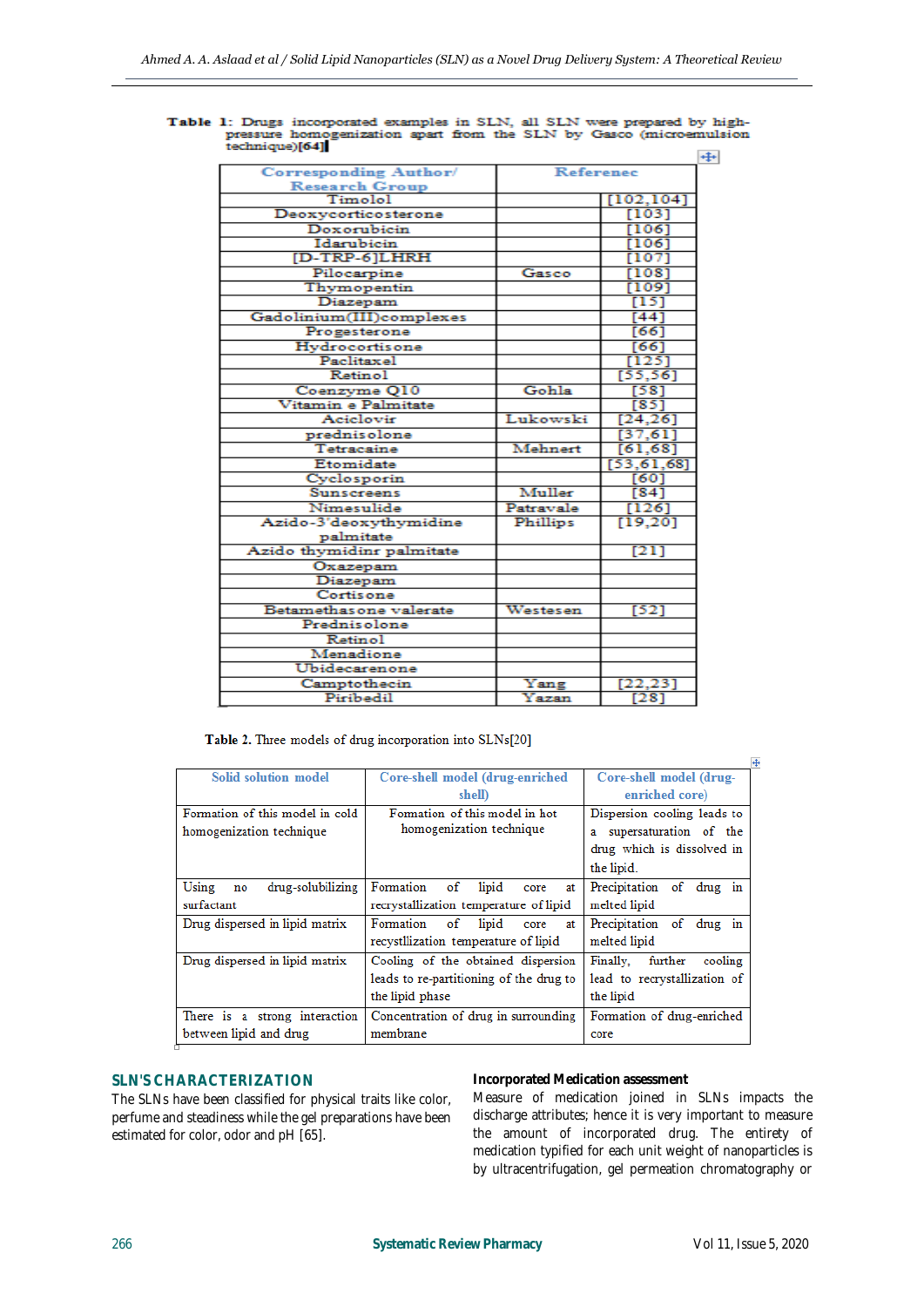centrifugal filtration after partition of the free medication and strong lipids from the watery medium. The drug can be assayed by standard analytical technique such as spectroscopy and HPLC methods.

7.2. Particle size, polydispersity index and possible calculation of the zeta

By the technique of dynamic light dissipating molecule size and polydispersity list of the Malvern Zetasizer Nano ZS

(Malvern Instruments, UK) used to assess SLNs). Dispersions have been weakened with twofold refined water to guarantee the light dispersing intensity is inside the affectability go of the instruments. All of these samples were triplicated and the final outcomes were considered as mean  $±$  standard deviation (Figure 7).



**Figure 7:** Influence of zeta potential on the repulsion/coalescence of particles [9]

#### **% Entrapment Efficiency [66]**

Calculating the concentration of un trapped medication in the lipid dispersion The competence of trapping (percent EE) was calculated [58]. In short, Centrifugation of the SLNs during 30 min, 4 ° C at 9,000 rpm (Remi Centrifuge Pvt. Ltd., India).

# The entrapment efficiency was counted by the equation (1).

Where "M" is the initial drug mass used and "M" is the free drug mass detected in the sediment after centrifugation of the aqueous dispersion. Each value was calculated in triplicate. The final results are viewed as mean ± standard deviation.

# **Calorimetric Differential Scanning (DSC) data**

Various formulating elements, placebo treatment SLNs, tranquilize stacked SLNs and physical blends have been exposed to DSC review (DSC-60, Shimadzu, Japan). In short, every drug sample (4–5 mg) was stored and sealed in the regular aluminum panes. The pans were then put under isothermal condition at  $25 \pm 1$  ° C for about 10 minutes. DSC research was conducted in an inert atmosphere at 10 ° C / min, from 25 to 300 ° C. A vacant closed cassette was utilized for comparison.

#### **Study of FTIR**

According to (Bruecker, Germany) also we can use The Fourier Infrared Spectrometer (FTIR) to analyze infrared drug samples loaded with nanoparticles and physical mixtures by the FTIR spectrometer. Almost 1-2 mg only of each sample might be blended in with dry potassium bromide and checked in the transmission mode over a wavelength range from 400 to 4000 cm<sup>-1</sup>.

#### **Powder X-ray diffraction (PXRD)**

All sorts of test of the drug model can be tested on SLN can be performed by an X-ray diffraction scale PXRD (Philips PW 1710, Tokyo, Japan), as CuKa radiation was utilized as source of x-ray. The units can also be set in glass test carriers for more precise analysis, and scanned from 10o to 40o at a scanning angle  $(2\theta / min)$  of  $2^{\circ}$  / min with a voltage operating 40 kV and 30 mA and record the diffraction spectra.

#### **Electrone scanning microscopy (SEM)**

SEM can also be utilized to describe the treatment models microscopic structure loaded on S LN where SEM analysis can be performed via JSM-5610LV (JEOL Ltd, Tokyo, Japan). Specimen can be adhered to seed samples and then observed utilizing acceleration when zoomed. In the SEM study where electrons move in a free mood on the sample external surfaces. The image was captured in the idle state in the electron microscope.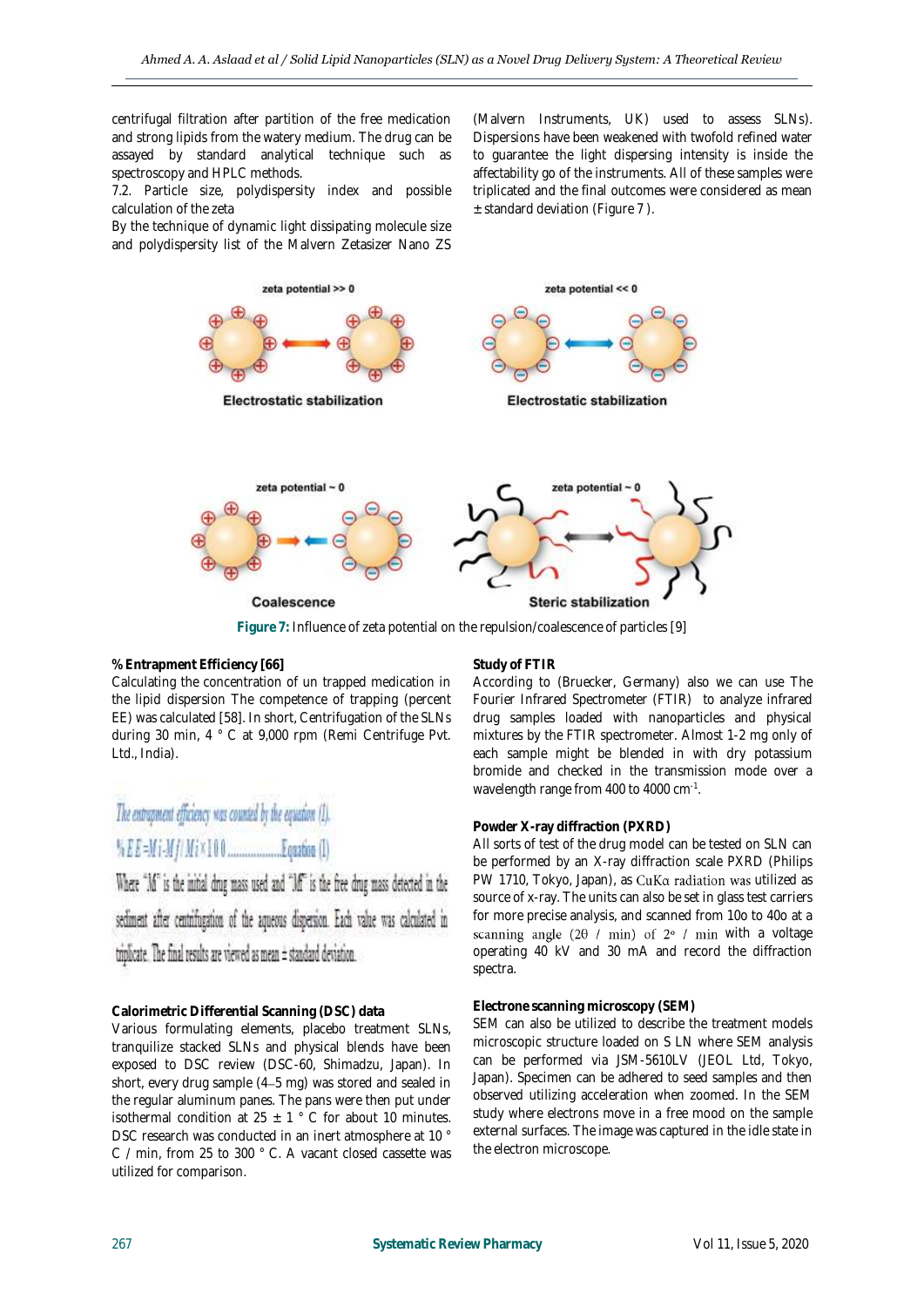#### **Capacity steadiness of SLN**

During prolonged storage, the physical properties of SLN's may be controlled by checking alters in the zeta potential, molecule size, medicate substance, appearance, and thickness as time work. Outer parameters, for example, temperature and light seem to be of essential significance for strength in the long term. Potential zeta must be in between -100 to + 100 mV to ensure a physically stable dispersion.

4°C - Most favorable storage temperature.

20°C – Durable packing did not cause aggregation or loss of drugs loaded with the SLN.

50°C - A rapid increase is observed in particle size.[67]

# **EVALUATING OF THE DRUG RELEASE**

Drug release in vitro: Different methods used to test drug release in vitro which are:

#### **Dialysis tubing**

The release of drugs in vitro may be accomplished by means of dialysis tubing. The dispersion of solid lipid nanoparticles is put in pre-washed, hermetically sealable dialysis tubing. The dialysis sac is then dialyzed at room temperature opposing an acceptable dissolution medium, the specimen are extracted from the dissolving medium at acceptable intervals, centrifuged and analyzed for the medication content utilizing an appropriate analytical technique.

#### **Reverse dialysis**

Various little dialysis sacs comprising 1 ml of the medium of disintegration are put in SLN scattering in this technique. The SLN's are then transferred into the medium.

#### **Franz Diffusion Cell**

The scattering of the SLN is put in the Franz diffusion cell donor chamber which is equipped with a cellophane membrane. After that, the scattering is tested opposing an acceptable dissolution medium; the samples are extracted from the disintegration medium at appropriate interims and evaluated using acceptable methods for the product content like spectroscopy and HPLC methods.

**SLN drug release principles can be listed as follows**

- a) A higher medication discharge may be given by the Higher surface territory due to little molecule measure in nanometer extent.
- b) when the medication is homogenously scattered in the lipid framework the slow medication discharge can be accomplished. It relies on its type and SLN medication entanglement model.
- c) Fast initial drug release in the first 5min in the drug enriched shell model due to the particle outer layer because of larger surface area of drug deposition on the surface of particle.
- d) As particle size increases the burst release is reduced what causes in the same time prolonging the release process there is a must should be followed and it is when the particles are sufficiently large, i.e., lipid macromolecules.
- e) The surfactant sort and its concentration, that will interact with the external shell and affect greatly on its

structure, should be noted as the external factor which is significant, since a poor surfactant concentration what brings in a small blast and delayed release of drugs.

f) The particle size affect on drug release rate significantly and it counts on several parameters like SLN formulation composition (like surfactant, lipid, drug) production method and conditions (like production time, equipment, sterilization and lyophilization [59,60].

# **APPLICATIONS OF SLN**

#### **SLNs for Chemotherapy**

Neoplasm is the nickname of Cancer that characterized by the formation of abnormal tissues. Developed especially as a result of a change in the way that cells proliferate. nowadays, cancer is fighting drugs are poisonous to both tumor and typical cells, in this manner the chemotherapy efficiency is permanently bounded by the side effects resulted by the medication [68].

Lastly, a glimmer of hope has been provided by utilizing nanotechnology in cancer biology to develop novel cancer therapeutic strategies within scientific communities. Some nanoscale devices can be used as instruments to confront the cancer cells. This varies the drugs' selectivity to the cancer cells and it would certainly diminish the normal tissue poisonousness. Many reports are created to be devoted in order to describe lipid nanoparticles possibilities for parenteral delivery particularly for the cancer treatment. Over the twenty years, a great deal of extensive data has been obtained on essential biological procedures that are disrupted by cancer, for example, development factor restricting disruptions, gene transcription, signal transduction regulation, cell cycle checkpoints, apoptosis and angiogenesis which in their turn contributed to the quest for appropriate anti-cancer medications and created a record number of novel ingredients that are now utilized in cancer treatment studies. [69,70]. In another study, tamoxifen citrate loaded nanoparticles were injected in intravenously into rats and the parameters of pharmacokinetics were established. The t1/2 and mean residence time of TC-loaded SLNs in plasma was approximately 3.5-fold ( $p < 0.001$ ) and 3-fold ( $p < 0.001$ ) higher than free tamoxifen, suggesting the capacity of TCloaded SLNs as a long blood circulation system. Accordingly the aforesaid strong lipid nanoparticles might be a useful method for delivering tamoxifen of tissues of cancer by improved porousness and maintenance impact (EPR) [71].

#### **SLNs for Topical use**

The methods of medication  $-$  molecule collaborations greatly affect drug conveyance by nanoparticulate bearer frameworks and the infiltration of medications through the skin. The exact charging process and release of the drug are still unclear. Hence the loading process, the agent interaction and the solid lipid nanoparticles (SLNs) lipid matrix besides, par electric spectroscopy and Electron spin resonance (ESR) (PS) studied the loaded agent absorption by skin lipids utilizing spin probes (TEMPO, TEMPOL, and CAT-1) as typical medications varying in lipophilicity. The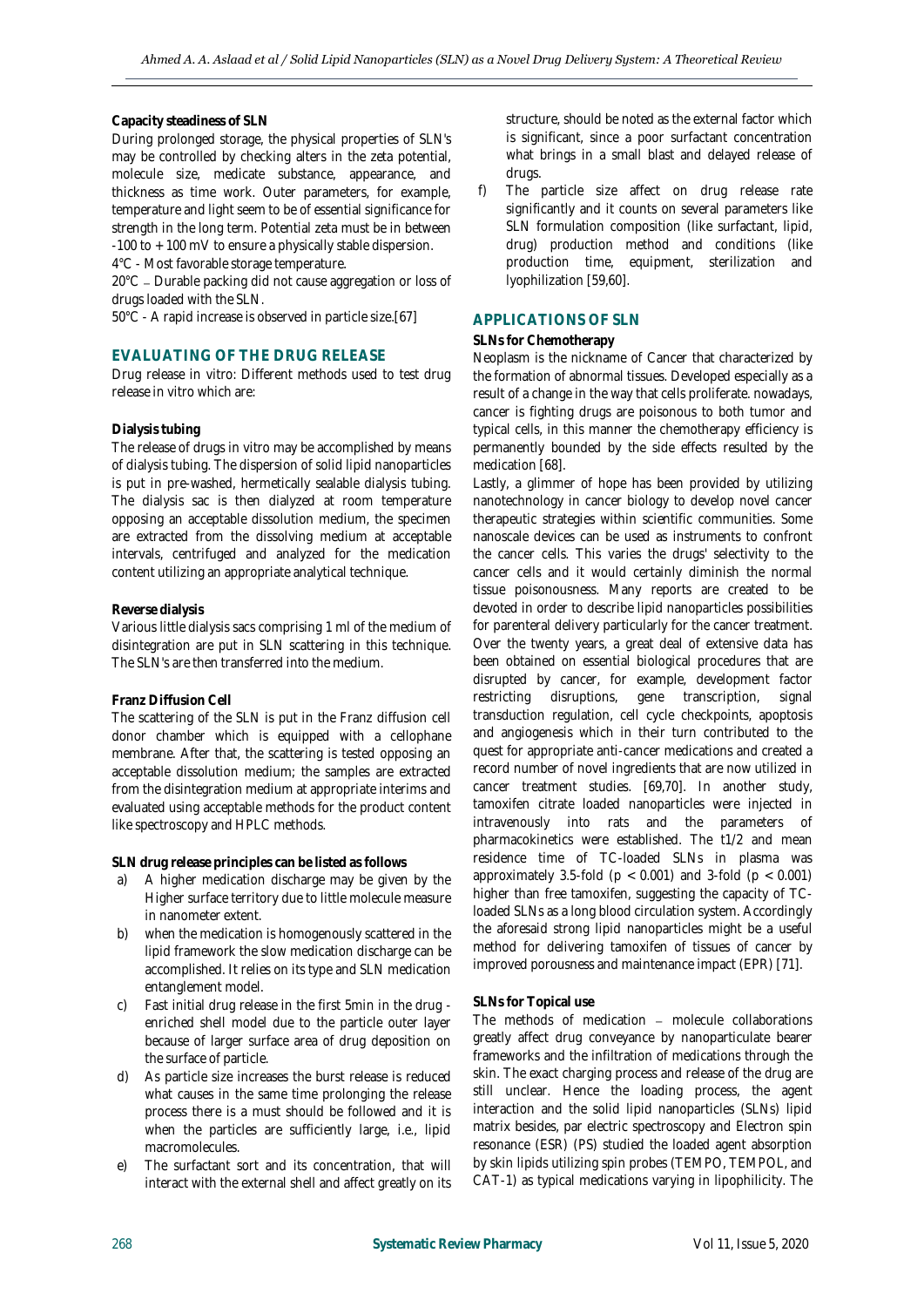spin probes were either tightly connected to the lipid surface particles (TEMPO) or situated in the surfactant layers (CAT-1), respectively. In addition, two different sections divisions have been located on the SLN. Skin lipid blends were made to model the procedures at the SLN dispersal / skin stage boundary and ESR tomography comes after the transmission procedure of the spin labels. Transmission levels were respectively associated with the lipophilicity of the spin test, the lipid mixture, and the medical preparation applied, SLN scattering, and watery solution. SLN particularly hastened the circulation of lipophilic agents.

Corticosteroids are therapeutic agents generally used in treating diseases of skin like eczema or psoriasis. Topical SLN products show huge prospective for treating dermatological conditions by focusing on corticosteroids to dermal disease sites while decreasing systemic drug absorption. Topical use of the medicines at the pathological locales provides potential points of interest in distributing the medication straight to the place in act [72]. SLNs are used for topical application for various drugs like anticancer, vitamin-A, isotretinoin, flurbiprofen. Using glyceryl behenate, vitamin A-loaded nanoparticles can be prepared. This method is suitable and useful for penetration improvement with permanent release. The lipid nanoparticles filled with isotretinoin have been developed for topical conveyance of the medication. Production of the flurbiprofen-loaded SLN gel for topical application offer a possible benefit of drug delivery the drug directly to the place of work, which will deliver higher tissue focuses [73,74]. Doxorubicin (Dox) dermal delivery should be an perfect way to improve medication efficacy against skin cancer and reduce side effects [75].

#### **Oral tests for medical products**

Oral medication organization is a popular and supported path dependent on great patient obedience, nonobtrusiveness and remedial effectiveness, however low water-solvency of medications limits the stage for their retention. So we need a technique to boost product bioavailability. For this reason, the lipid-based conveyance frameworks have displayed several advances in recent decades. These frameworks incorporate a wide scope of details, for example, self-nanoemulsifying medication conveyance framework (SNEDDS), self-micro emulsifying drug conveyance framework (SMEDDS), nanoemulsions, SLNs and NLCs. As drugs are dissolved in the lipid in these systems, this allows the potential to improve the bioavailability of ineffectively dissolvable medications in water, particularly lipophilic medications. Indeed, these structures have the ability to rise substance release, residence time and lymphatic uptake. That is positive is that in most cases poisonousness has not been detected.

NLC can exploit all the advantages known from lipid nanoparticles for oral administration. Compared to the other systems, drug loading can be increased, drug inclusion is improved. NLC can easier be processed to forms notable to the patient in conventional dosing, for example. Tablet, Pellet or Capsule. Due to the high concentration of particles and cream-like consistency the NLC dispersions may be directly filled into capsules when producing the particles in an appropriate scattering medium, e. g. PEG 600, oil. The high particle concentration facilitates the use of these dispersions for granulation, or as a pellet wetting agent.

It also seems plausible that the dispersion of cream-like particles can be packed into tubes. Using a special dosing device, the patient can take the correct amount of medication on a spoon. This will be a easy and flexible program for individual dosage of, for example, SLN cyclosporine [76].

# **Oral SLN in Antitubercular Chemotherapy**

Antitubercular medications like, isoniazide, rifampsin, SLN structures equipped with pyrazinamide have been capable to decrease dosing recurrence and increase patient obedience. SLNs filled with antituberculous drugs is prepared using solvent diffusion techniques [77].

#### **SLNS as Cosmeceuticals**

Cosmeceuticals are growing since these carriers' vital goal for application. Carrier systems such as SLNs and NLC have been designed to meet production criteria such as scale-up, certification and authentication, clear technology, low cost etc... [78]. The SLNs were used in sunscreen preparation and as an active carrier agent for molecular sunscreens and UV blockers. SLN and NLCs have proved to be controlled release innovative occlusive topicals. Better localization has been accomplished for vitamin A in upper layers of skin with glyceryl behenate SLNs compared to conventional formulations. In early 2005 the initial two beautifying production items comprising lipid nanoparticles appeared on the market [79].

#### **SLNs as Gene Vector Carrier**

SLN can be used in formulating gene vectors. several reports recently appeared about SLN bearing genetic/peptide constituents for example DNA, plasmid DNA and other nucleic acids The gene transfer was identified when a diametric HIV-1 HAT peptide was inserted into the SLN gene vector. The lipid nucleic acid nanoparticles were set up from a fluid nano process comprising water and a nonmiscible natural dissolvable where lipid and DNA are melted separately by extracting the organic solvent, stable and homogeneous lipid nucleic acid nanoparticles (70-100 nm). It is known as genosphere. It is directly attacked by injecting in the particle an antibody-lipo polymer conjugated [80].

#### **SLNs in Metastases of the breast and lymph nodes**

Injections of mitoxantrone-charged SLN have been advanced to lessen toxicity and enhance the protection and bioavailability of doxorubicin (Dox) product efficacy through integration in SLNs. Throughout the technique, the Dox was mixed with anionic polymer centered on soybean oil and dispersed along with a lipid throughout water to formulate stable lipid nanoparticles loaded with dox. The program has improved its effectiveness and decreased the number of cells of breast cancer [81,82].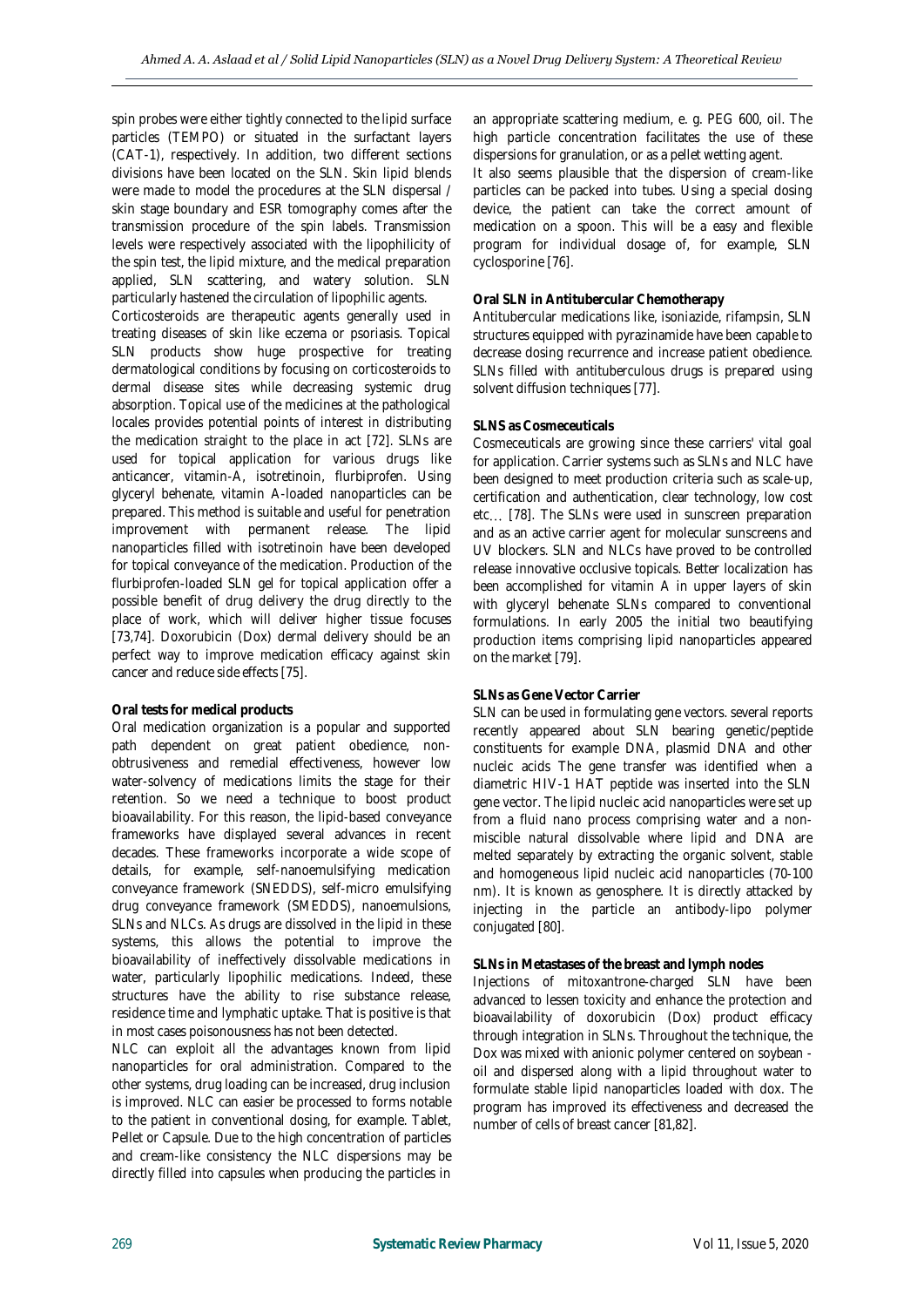**SLNs as a Targeted Carrier for Solid Tumor Anticancer Drugs**

SLNs have been accounted for as being valuable as medication bearers for treating neoplasms. Tumor goal was reached with drug-stacked SLNs, for example, methotrexate and camptothecin. Tamoxifen an anticancer medication is integrated in SLN to lengthen medication discharge after iv [83].

# **Stealth Nanoparticles**

This provide a novel and special method of drug delivery that the immune system evades rapid clearance. Such nanoparticles could aim particular cells. For several animal models Stealth SLNs have been effectively tried with marker particles and medications. Antibody called stealth Lipobodies display a surprisingly increased distribution to inaccessible sites of the target tissue [84].

# **Diabetes**

Diabetes mellitus is considered one of the world's most serious metabolic illnesses. Add to this, diabetes-induced hyperglycemia and it is a severe pathological disorder that causes neurological and CV damage. Researchers often focus their most on that care should be taken of SLNs as bearers to secure peptides and proteins known for their susceptibility to different natural factors, for example, pH, temperature and ionic strength. Zhang et al equipped SLNs coated with octaarginine stearic acid as insulin carriers. Octaarginine is a cell-penetrating peptide that may promote the taking of some drugs by cell. The scale and insulin encapsulation of octaargin-coated SLNs was 162 nm and 77% respectively. Octaarginine-coated and non-coated SLNs rise cell absorption of Caco-2 by 2.3 and 18.4 times, respectively. The octaarginine-containing SLNs displayed a meaningfully hypoglycemic (3-fold) impact in rats in comparison to non-coated SLNs. Insulin Oral delivery may significantly improve and increase the life quality of diabetes patients who take insulin routinely by subcutaneous route [85,86].

# **SLNs for Potential Agriculture Application**

The crucial oil taken from Artemisia arborescent L when combined in the SLN had the ability to decrease rapid evaporation in comparison to emulsions and the systems were used as an appropriate transporter of environmentally safe pesticides in agriculture. [87,88].

# **CONCLUSION AND FUTURE PERSPECTIVE**

The excellent physical properties of SLN and its promising integration of active compounds and their related benefits, have made the SLN an attractive system for carrying colloidal drugs. The current review concerned in raising awareness about the field of nanotechnology in the delivery of medication and the context of the emergence of several types of literature that focused on the construction and functioning of solid lipid nanoparticles, nanoparticle transporters, lipid drug comparisons, etc. SLNs have already proved their value as good formulations in cosmetics and their similar fields for improving medical therapeutics. To leverage the wide uses of nanoparticulate formulations

based on lipids, It is imperative that pharmaceutical industries specialize in developing new drug delivery systems and discovering new formulation techniques to promote and expand the SLNs. SLNs provides an affordable and patient-friendly method for drug administration through different routes to optimize efficacy while preventing adverse effects on non-target tissues. For more than two decades of investigation, the applying of SLN now and then appear to be more advanced. In parenteral formulations, they will offer more possibilities for many drugs with Weak solubility in the atmosphere, short halflives and poor chemical stability. Moreover, SLN is likely to find more applications as targeted drug delivery systems which will "direct" Drug molecules of special interest to organs and to reduce the systemic toxicity. Thus they can provide solutions for APIs that failed clinical testing because of inadequate localization of the tissue.

# **REFERENCES**

- 1. Bouwstra J.A., Honeywell-Nguyen P.L, M. Ponec ., G.S. Gooris, Structure of the skin barrier and its modulation by vesicular formulations, Prog Lipid Res, 42 :2003, 1-36.
- 2. Muller R.H., Mader K. , Gohla S., Solid lipid nanoparticles (SLN) for controlled drug delivery - a review of the state of the art, Eur J Pharm Biopharm, 50 : 2000, 161-177.
- 3. Siekmann B., Westesen K., Investigations on solid lipid nanoparticles prepared by precipitation in o/w emulsions, Eur. J. Pharm. Biopharm, 42 (1996) 104- 109.
- 4. Kleinberg M., What is the current and future status of conventional amphotericin B, Int J Antimicrob Agents, 27 Suppl 1 :2006, 12-16.
- 5. Yardley V., Croft S.L., A comparison of the activities of three amphotericin B lipid formulations against experimental visceral and cutaneous leishmaniasis, Int J Antimicrob Agents, 13 : 2000, 243-248.
- 6. Alvarez-Roman R., Naik A., Kalia Y.N., Guy R.H., Fessi H., Enhancement of topical delivery from biodegradable nanoparticles, Pharm Res, 21 : 2004, 1818-1825.
- 7. Bouwstra J.A., Honeywell-Nguyen P.L., Gooris G.S., Ponec M., Structure of the skin barrier and its modulation by vesicular formulations, Prog Lipid Res, 42 : 2003, 1-36.
- 8. Bunjes H., Koch M.H., Westesen K., Effect of particle size on colloidal solid triglycerides, Langmuir, 16 : 2000, 5234-5241.
- 9. Uddhav S Bagul, Vrushali V Pisal, Nachiket V Solanki and Antara Karnavat**,** Current Status of Solid Lipid Nanoparticles: A Review, Modern Applications of Bioequivalence & Bioavailability, 3(4): (2018), 1-10
- 10. Andega S., Kanikkannan N., Singh M., Comparison of the effect of fatty alcohols on the permeation of melatonin between porcine and human skin, J Control Release, 77 : 2001, 17-25.
- 11. Gupta M., Vyas S.P., Development, characterization and in vivo assessment of effective lipidic nanoparticles for dermal delivery of fluconazole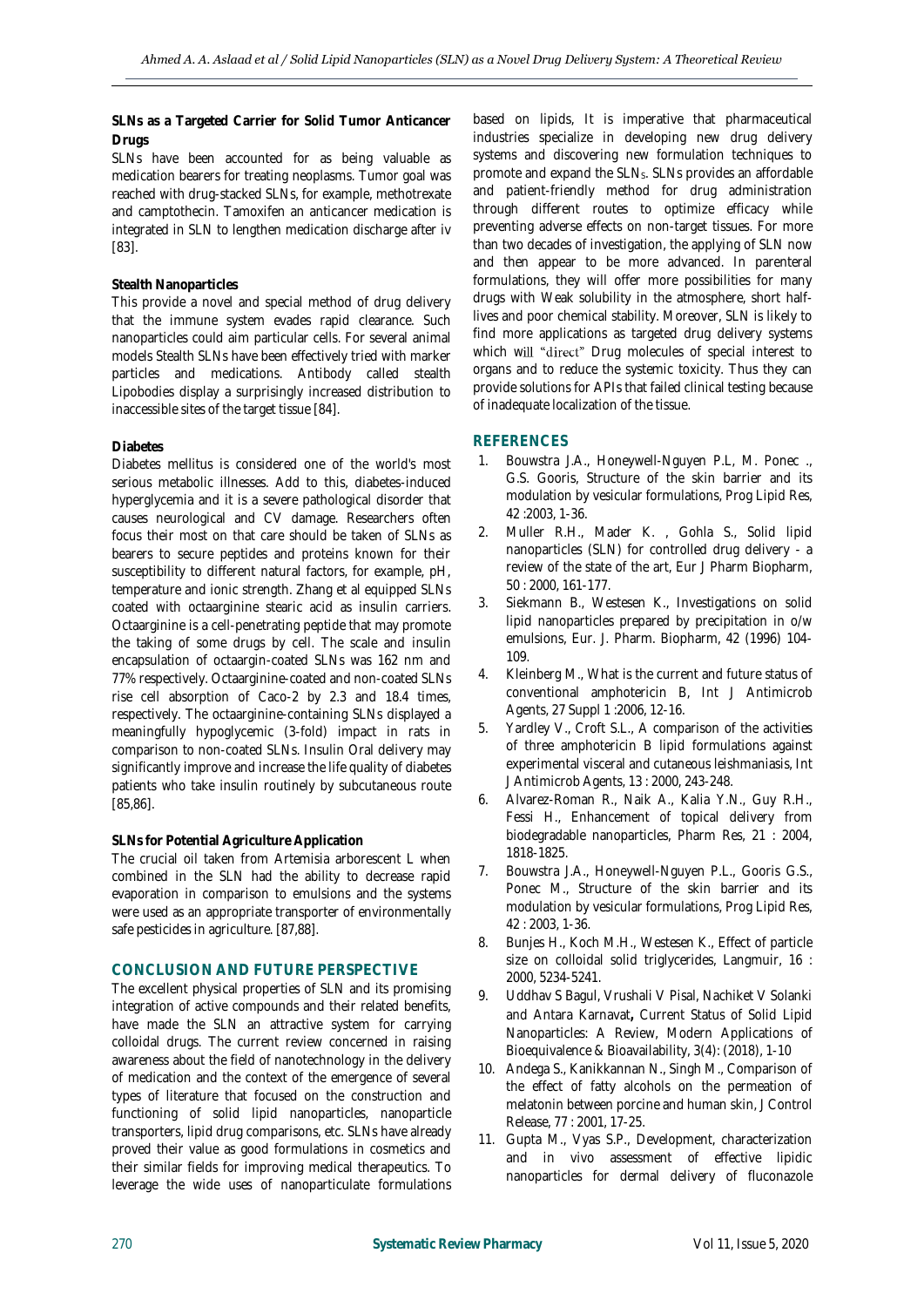against cutaneous candidiasis, Chem Phys Lipids, 165 : 2012, 454-461.

- 12. Trotta M., Ugazio E., Peira E., Pulitano C., Influence of ion pairing on topical delivery of retinoic acid from microemulsions, J Control Release, 86 : 2003, 315-321.
- 13. Maia C.S., Mehnert W., Schafer-Korting M., Solid lipid nanoparticles as drug carriers for topical glucocorticoids, Int J Pharm, 196 : 2000, 165-167.
- 14. Chen H., Chang X., Du D., Liu W., Liu J., Weng T., Yang Y., Xu H., Yang X., Podophyllotoxin-loaded solid lipid nanoparticles for epidermal targeting, J Control Release, 110 : 2006, 296-306.
- 15. Cevc G., Lipid vesicles and other colloids as drug carriers on the skin, Adv Drug Deliv Rev, 56 : 2004, 675-711.
- 16. Lin C.H., Chen C.H., Lin Z.C., Fang J.Y., Recent advances in oral delivery of drugs and bioactive natural products using solid lipid nanoparticles as the carriers. J Food Drug Anal 25(2): 2017, 219-234.
- 17. Pavankumar A.R., Parthiban S., A modern review on solid lipid nanoparticles as novel controlled drug delivery system. Ijrpns 3(4): 2014, 313-325.
- 18. Xie S.Y., Wang S.L., Zhao B.K., Han C., Wang M., Effect of PLGA as a polymeric emulsifier on preparation of hydrophilic protein-loaded solid lipid nanoparticles. Colloids Surf B Biointerfaces 67(2): 2008 199-204.
- 19. Neda Naseri, Hadi Valizadeh, Parvin Zakeri-Milani, Solid Lipid Nanoparticles and Nanostructured Lipid Carriers: Structure, Preparation and Application, Advanced Pharmaceutical Bulletin, 2015, 5(3), 305- 313
- 20. Verma Surender, Makkar Deepika, Solid lipid nanoparticles: a comprehensive review, Journal of Chemical and Pharmaceutical Research, 2016, 8(8):102-114
- 21. Jaiswal S., Gupta G.D ., Recent advances in solid lipid nanoparticles and challenges. Iajpr 3(12): 2013, 1601- 1611.
- 22. Nasimudeen R., Tabrez J.S., Ashraf G.M.D., Shakil S., Damanhouri G.A., Nanotechnology-based approaches in anticancer research. Int J Nanomedicine 7: 2012, 4391-4408.
- 23. Mathur V., Satrawala Y., Rajput M.S., Kumar P.**,**  Shrivastava P., Solid lipid nanoparticles in cancer therapy. Int J Drug Deliv 2(3): 2010, 192- 199.
- 24. Bhattacharjee A., Solid lipid nanoparticles technology as a novel platform for delivery of drugs. Indo Am j pharm Res 3(5): 2013, 4079-4097.
- 25. Annette Z.M.H., Schwarz C., Wolfgang M., Solid lipid nanoparticles (SLN) for controlled drug delivery-drug release and release mechanism. Eur J Pharm Biopharm 45(2): 1998, 149-155.
- 26. Geszke-Moritz M., Mortiz M., Solid lipid nanoparticles as attractive drug vehicles: composition, properties and therapeutic strategies. Mater Sci Eng C Mater Biol Appl 68: 2016, 982-994.
- 27. Cavalli R., Marengo E., Rodriguez L., Gasco M.R., Effects of some experimental factors on the

production process of solid lipid nanoparticles, Eur. J. Pharm. Biopharm. 43 : 1996, 110-115.

- 28. MuÈller B.W., Mikroemulsionen als neue Wirkstoff-TraÈgersysteme, in: R.H. MuÈller, G.E. Hildebrand (Eds.), Pharmazeutische Technologie: Moderne Arzneiformen, Wissenschaftliche Verlagsgesellschaft, Stuttgart, 1998, 161-168.
- 29. Jaiswal S., Gupta G.D., Recent advances in solid lipid nanoparticles and challenges. Iajpr 3(12): 2013, 1601- 1611.
- 30. Hashem F.M., Mohamed N., Khairy A., in vitro cytotoxicity and bioavailability of solid lipid nanoparticles containing tamoxifen citrate. Pharm Dev Technol 19(7): 2014, 824-832.
- 31. Rahul N., ArunKumar K.S., Priya K.V., Recent advances in solid lipid nanoparticle based drug delivery systems, J Biomed Sci and Res 3(2): 2011, 368-384.
- 32. Tupal A., Sabzichi M., Ramezani F., Kouhsoltani M., Hamishehkar H., Dermal delivery of doxorubicinloaded solid lipid nanoparticles for the treatment of skin cancer. J Microencapsul 33(4): 2016, 372-380.
- 33. MuÈller R.H., Lucks J.S., ArzneistofftraÈger aus festen Lipidteilchen, Feste LipidnanosphaÈren (SLN), European Patent No. 0605497 : 1996.
- 34. MuÈller R.H., Schwarz C., Mehnert W., Lucks J.S., Production of solid lipid nanoparticles (SLN) for controlled drug delivery, Proc. Int. Symp. Control. Release Bioact. Mater. 20 : 1993, 480-481.
- 35. Gasco M.R., Method for producing solid lipid microspheres having a narrow size distribution, US Patent 5 250 236 :1993.
- 36. Gasco M.R., Solid lipid nanospheres from warm micro-emulsions, Pharm. Technol. Eur. 9 : 1997, 52- 58.
- 37. Boltri L., Canal T., Esposito P.A., Carli F., Lipid nanoparticles: evaluation of some critical formulation parameters, Proc. Int. Symp. Control. Release Bioact. Mater. 20 : 1993, 346-347.
- 38. Morel S., Terreno E., Ugazio E., Aime S., Gasco M.R., NMR relaxometric investigations of solid lipid nanoparticles (SLN) containing gadolinium (III) complexes, Eur. J. Pharm. Biopharm. 45 : 1998, 157- 163.
- 39. Carli F., Physical Chemistry and Oral Absorption of the Nanoparticulate Systems, 5e Rencentre Pharmapeptides 1999.
- 40. Schwarz C., Mehnert W., Lucks J.S., MuÈller R.H., Solid lipid nanoparticles (SLN) for controlled drug delivery. I. Production, characterization and sterilisation, J. Control. Release 30 : 1994, 83-96.
- 41. Weyhers H., Feste Lipid-Nanopartikel (SLN) fuÈr die gewebsspezi- fische Arzneistoffapplikation, Ph.D. thesis, Free University of Berlin : 1995.
- 42. Rainer H. MuÈller, Karsten MaÈder, Sven Gohla**,**  Solid lipid nanoparticles (SLN) for controlled drug delivery ± a review of the state of the art**,** European Journal of Pharmaceutics and Biopharmaceutics 50 (2000) 161-177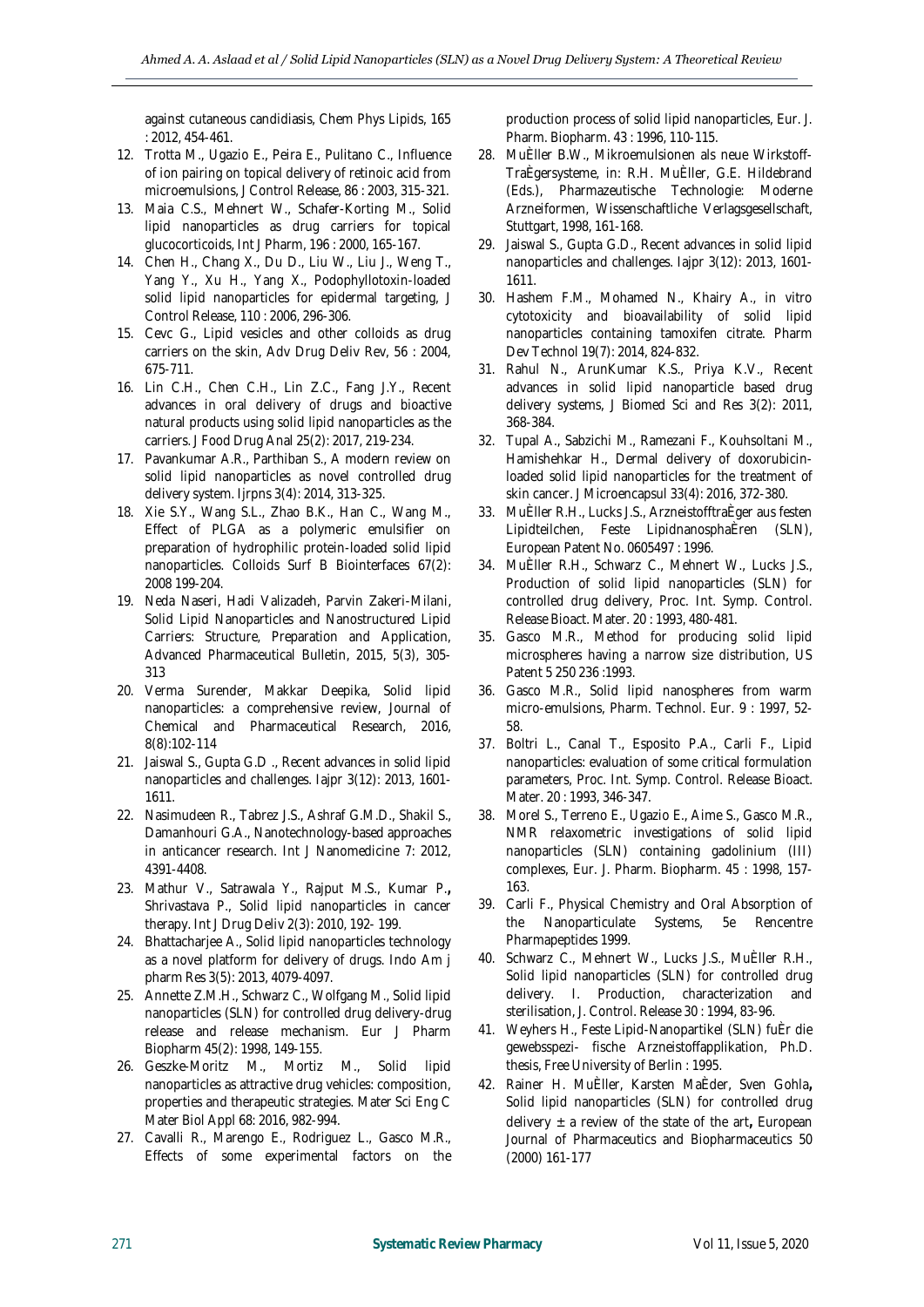- 43. Speiser P., Lipidnanopellets als TraÈgersystem fuÈr Arzneimittel zur peroralen Anwendung, European Patent EP 0167825 : 1990.
- 44. Westesen K., Siekmann B., Investigation of the gel formation of phospholipid-stabilized solid lipid nanoparticles, Int. J. Pharm. 151 : 1997, 35-45.
- 45. Siekmann B., Westesen K., Investigations on solid lipid nanoparticles prepared by precipitation in o/w emulsions, Eur. J. Pharm.Biopharm. 43 : 1996, 104- 109.
- 46. Ekambaram P., Sathali A., Priyanka K., Solid lipid nanoparticles: a review. Sci Rev Chem Commun, 2(1): 2012, 80-102.
- 47. Kamble M.S., Vaidya K.K., Bhosale A.V., Chaudhari P.D., Solid lipid nanoparticles and nanostructured lipid carriers-an overview. Int J Pharm chem Biol Sci, 2(4): 2012, 681-91.
- 48. Kumar A., Badde S., Kamble R., Pokharkar V.B., Development and characterization of liposomal drug delivery system for nimesulide. Int J Pharm Pharm Sci , 2(4): 2010, 87-9.
- 49. Mukherjee S., Ray S., Thakur R.S., Solid lipid nanoparticles: A modern formulation approach in drug delivery system. Indian J. Pharm Sci, 71(4): 2009, 349-58.
- 50. Pardeshi C., Rajput P., Belgamwar V., Tekade A., Patil G., Chaudhary K., Solid lipid based nanocarriers: An overview. Acta Pharm, 62(4): 2012, 433-72.
- 51. Muller R.H., Radtke M., Wissing S.A., Solid lipid nanoparticles (sln) and nanostructured lipid carriers (nlc) in cosmetic and dermatological preparations. Adv Drug Deliv Rev , 54 (1): 131-155.
- 52. Das S., Chaudhury A., Recent advances in lipid nanoparticle formulations with solid matrix for oral drug delivery. AAPS PharmSciTech, 12(1): 2011, 62- 76.
- 53. Guimarães K.L., Ré M.I., Lipid nanoparticles as carriers for cosmetic ingredients: The first (SLN) and the second generation (NLC). In: Beck R, Guterres S, Pohlmann A, editors. Nanocosmetics and Nanomedicines: New approaches for skin care. Germany: Springer: 2011.
- 54. Cavalli R., Marengo E., Rodriguez L., Gasco M.R., Effects of some experimental factors on the production process of solid lipid nanoparticles, Eur. J. Pharm. Biopharm. 43 : 1996, 110-115.
- 55. MuÈller B.W., Mikroemulsionen als neue Wirkstoff-TraÈgersysteme, in: R.H. MuÈller, G.E. Hildebrand (Eds.), Pharmazeutische Technologie: Moderne Arzneiformen, Wissenschaftliche Verlagsgesellschaft, Stuttgart, 1998, 161-168.
- 56. Silva A.C., Kumar A., Wild W., Ferreira D., Santos D., Forbes B., Long-term stability, biocompatibility and oral delivery potential of risperidone-loaded solid lipid nanoparticles. Int J Pharm , 436(1-2): 2012, 798- 805.
- 57. Padhye S.G., Nagarsenker M.S., Simvastatin solid lipid nanoparticles for oral delivery: Formulation development and in vivo evaluation. Indian J Pharm Sci,75(5): 2013, 591-8.
- 58. Mu H., Holm R., Mullertz A., Lipid-based formulations for oral administration of poorly watersoluble drugs. Int J Pharm , 453(1): 2013, 215-24.
- 59. Jawahar N., Meyyanathan S.N., Reddy G., Sood S., Solid lipid nanoparticles for oral delivery of poorly soluble drugs. J Pharm Sci Res, 4(7): 2012, 1848-55.
- 60. Uner M., Yener G., Importance of solid lipid nanoparticles (sln) in various administration routes and future perspectives. Int J Nanomedicine, 2(3): 2007, 289-300.
- 61. Yuan H., Huang L.F., Du Y.Z., Ying X.Y., You J., H.u F.Q., Solid lipid nanoparticles prepared by solvent diffusion method in a nanoreactor system. Colloids Surf B Biointerfaces, 61(2): 2008, 132-7.
- 62. Mukherjee S., Ray S., Thakur R.S., Solid lipid nanoparticles: A modern formulation approach in drug delivery system. Indian J Pharm Sci,71(4): 2009, 349-58.
- 63. Tamjidi F., Shahedi M., Varshosaz J., Nasirpour A., Nanostructured lipid carriers (NLC): A potential delivery system for bioactive food molecules. Innov Food Sci Emerg Tech, 19(0): 2013, 29-43.
- 64. Beloqui A., Solinis M.A., des R.A., Preat V., Rodriguez-Gascon A., Dextran-protamine coated nanostructured lipid carriers as mucus-penetrating nanoparticles for lipophilic drugs. Int J Pharm, 468(1- 2): 2014, 105-11
- 65. Doktorovova S., Souto E.B., Silva A.M., Nanotoxicology applied to solid lipid nanoparticles and nanostructured lipid carriers - a systematic review of in vitro data. Eur J Pharm Biopharm , 87(1): 2014, 1-18.
- 66. Araujo J., Gonzalez-Mira E., Egea M.A., Garcia M.L., Souto E.B., Optimization and physicochemical characterization of a triamcinolone acetonide-loaded nlc for ocular antiangiogenic applications. Int J Pharm , 393(1-2): 2010, 167-75.
- 67. Wolfgang M., Karsten M.,Solid lipid nanoparticles production, characterization and applications. Adv Drug Deliv Rev 47(2-3): 2001,165- 196.
- 68. Cipolla D., Shekunov B., Blanchard J., Hickey A., Lipid-based carriers for pulmonary products: Preclinical development and case studies in humans. Adv Drug Deliv Rev, 75: 2014, 53-80.
- 69. Jaiswal P., Gidwani B., Vyas A., Nanostructured lipid carriers and their current application in targeted drug delivery. Artif Cells Nanomed Biotechnol :2014.
- 70. Kumar S., Dilbaghi N., Saharan R., Bhanjana G., Nanotechnology as Emerging Tool for Enhancing Solubility of Poorly Water-Soluble Drugs. Bio Nano Sci, (4): 2012, 227-50.
- 71. Jagdevappa P., Prashant G., Ravindra K., Sachin J., Satish M., Meghanath S., Applications of Solid Lipid Nanoparticle in Novel Drug Delivery System. Br Biomed Bull,1(2): 2013, 103-18.
- 72. D. Butani, C. Yewale, A. Misra. Amphotericin B topical microemulsion: Formulation, characterization and evaluation. Colloids Surf B Biointerfaces, 116  $(2014)$  351-35.